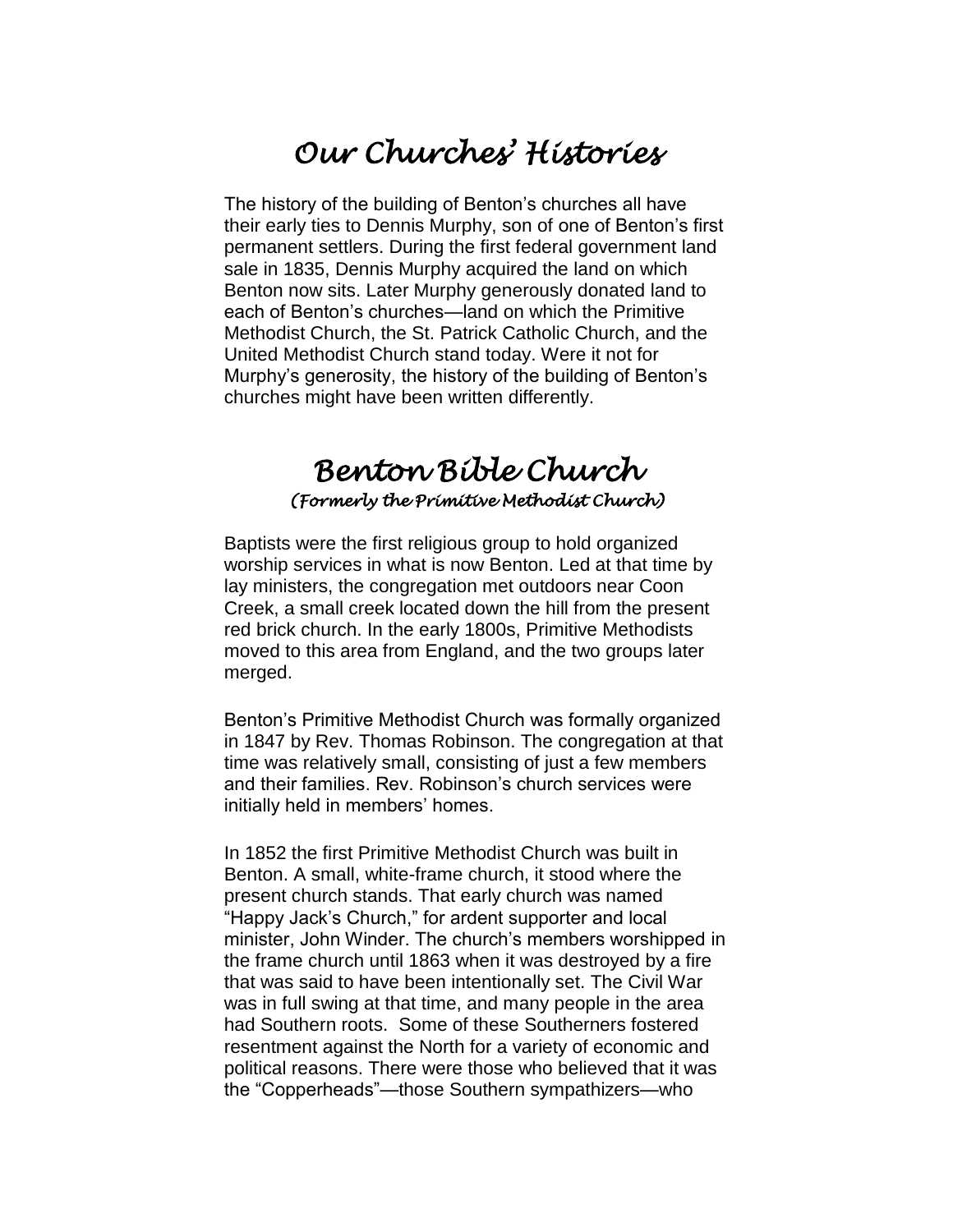burned "Happy Jack's Church" to the ground. According to historians, there were also rumors at the time that the Catholics might have had something to do with the fire's origin. Disavowing those suspicions, Father Mazzuchelli priest of Benton's St. Patrick Catholic Church—gave a donation of \$25 to help rebuild the Primitive Methodist Church. That donation was sizeable in that it equaled four months' worth of offertory collections.

In 1864 the red brick church that stands today was built on the same site as the original frame church. At a cost of \$5,000, it measured 36' by 36' and was made of bricks hauled by team



and wagon from Galena, Illinois. *(The picture above shows the 1864 church with the 1905 vestibule addition.)*

To raise money for construction of the church, bricks were sold at \$1 each and donors' names were carved into them names that are weatherworn but still evident today. The new church was dedicated on August 21, 1864. The following year, J.V. Trenery became the first minister of the church, ministers having come from the Rocky Ford circuit some years prior to that.

Furniture for the new brick church was selected and paid for by a prominent member of the congregation. The church's pews had doors on each end that were held closed with a fastener, and pew rental was \$6 a year. At that time, there were just two aisles in the church—one on either side of the row of pews.

In 1903 ladies of the church formed the Martha Washington Sewing Circle. The ladies met every two weeks to sew, quilt, and do various other things that helped the church, both financially and socially. The ladies helped raise \$200 to pay for the addition of a vestibule to the front of the church, and in 1905, the vestibule was completed. The group also purchased at least two of the church's early parsonages.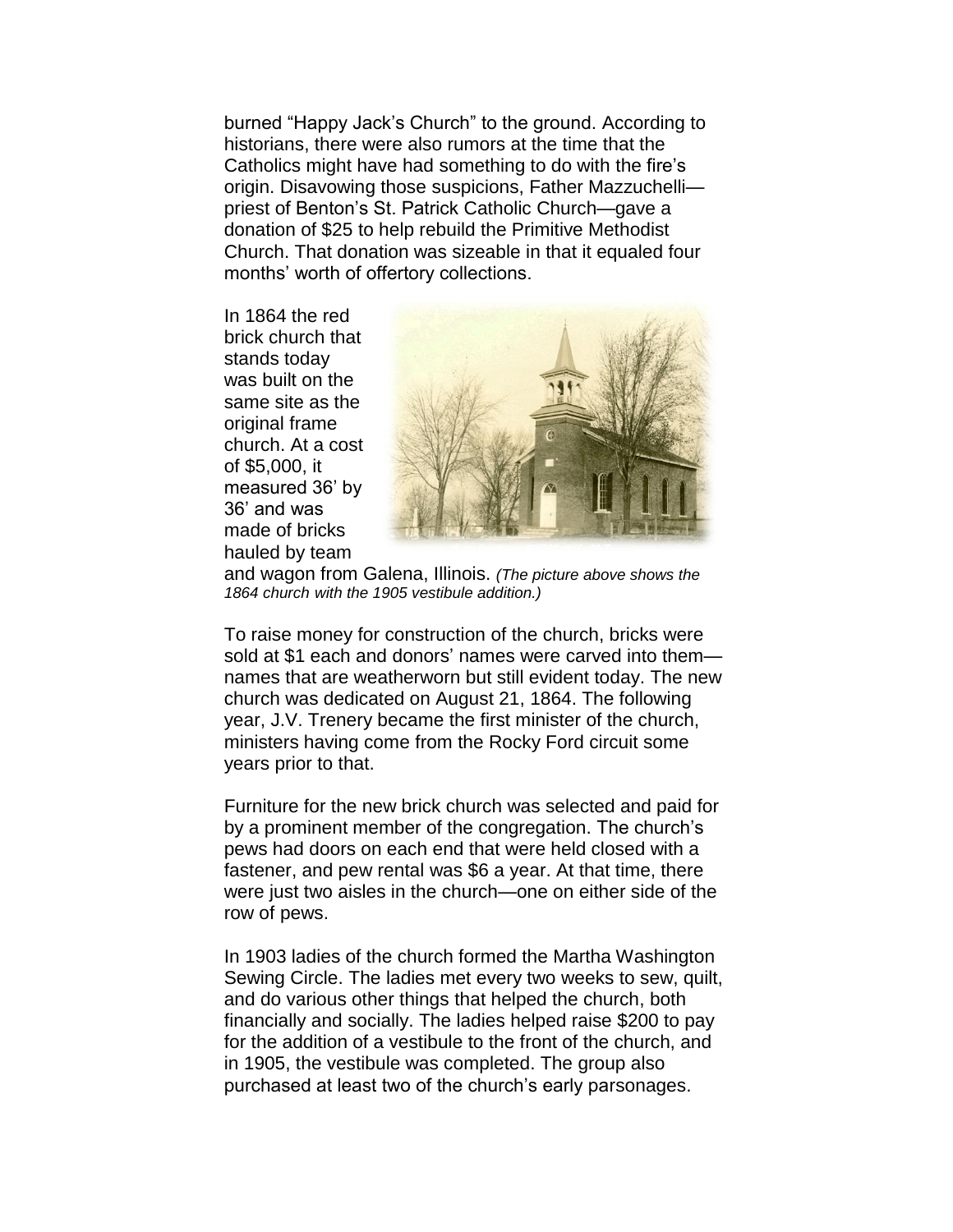

In 1940 there was a push to combine the Primitive Methodist Church with the town's Methodist Episcopal Church (now the United Methodist Church). There was a great deal of disagreement, and as a result, nineteen active members left the church. A number of those members were descendents of the church's earliest founders.

For many years, Sunday

School was held on Sunday afternoons. In the mid-1940s, however, it began being held before Sunday worship services in the morning, a practice that continues today.

A frame addition was added to the brick church in the early 1950s and housed Sunday School classrooms, a kitchen, and a fellowship parlor. The red brick church served the congregation well for over 140 years; however, because the building is surrounded by cemetery, building growth was impossible at that location. Fortunately the old public school and gymnasium across the street became available, and in January 2003, that large building and its adjoining grounds were purchased by the church. The hard-working members

of the church embarked on a renovation process that is currently ongoing. Some of the classrooms began to be used for the church's resale shop as



early as the summer of 2003, with worship services being moved to one of the building's classrooms in 2004. Subsequently, the gymnasium underwent renovation as the church's sanctuary, and with its completion in 2006, worship services were moved upstairs to the First Avenue level of the building.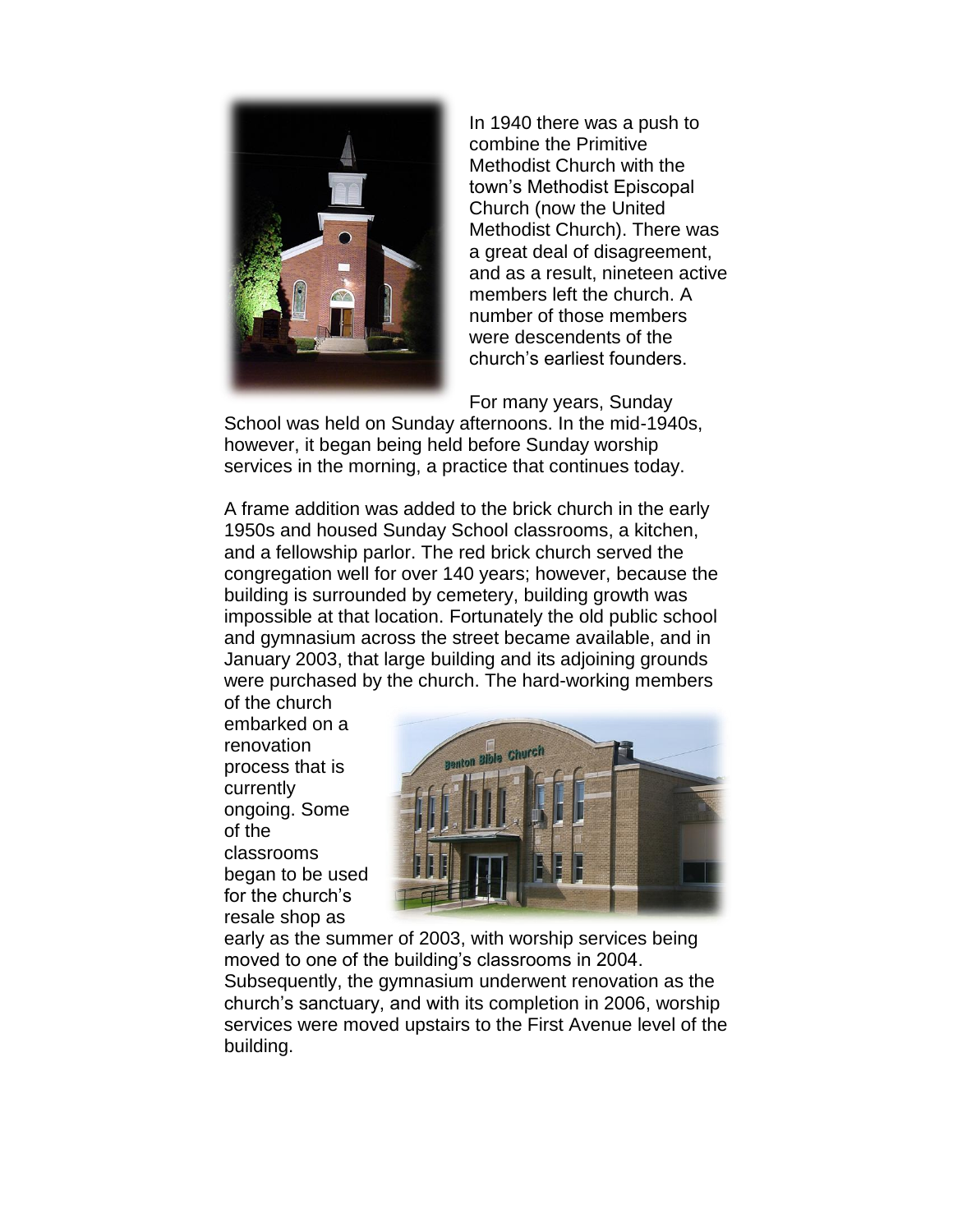For most of its existence, the church was known as the Primitive Methodist Church. In 1998 members of the church's congregation voted to change that name to the Benton Bible Church. That name is now spelled out in large, green letters across the front of the building, above the church's entrance.

In addition to the church itself, the Benton Bible Church includes additional community and church-related service businesses and outreach programs. The Community Closet Thrift Shop, the Sacred Grounds Coffee House, and the church's food pantry are all run under the auspices of the church. For additional information, please call 759-2001.

> (Sources: "1847-1947 Benton Primitive Methodist Centennial Program;" various copies of vertical-file documents; documents from Swindler's Ridge Museum; articles reprinted in the *Benton Advocate 100th Anniversary Edition;* and information supplied by members of the Benton Bible Church. Night photo courtesy of Dave Driscoll.)

## *St. Patrick Catholic Church*

St. Patrick



The history of Benton's St. Patrick Catholic Church is notably entwined with that of its founder, pioneer priest Father Samuel Mazzuchelli. Father Mazzuchelli, who designed and built the Catholic Churches of Benton, served the parish for the last fifteen years of his life, and is buried in

**Catholic** Church Cemetery**.** In 1993 Father Mazzuchelli was declared venerable by Pope John Paul II, the first step toward sainthood. If the venerable

saint, his gravesite in Benton could become a national shrine.

Father Mazzuchelli is declared a



[Father Mazzuchelli](http://www.sinsinawa.org/Mazzuchelli/Mazzuchelli_Index.html) was born of wealthy parents in Milan, Italy, in 1806, the  $16^{th}$  of 17 children. He entered the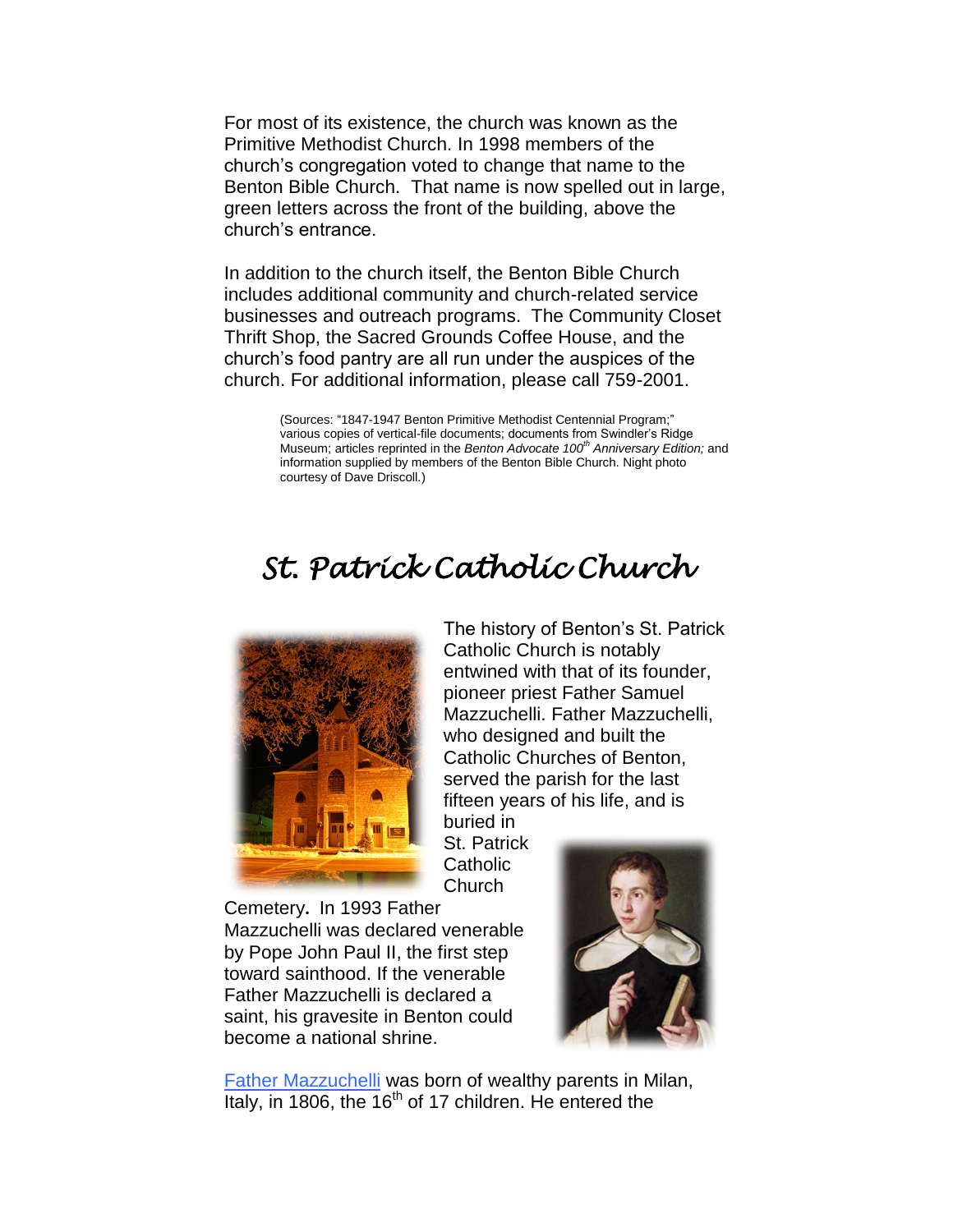Dominican order in 1823 and in 1827—at the age of 22 came from Italy to America. Following his 1830 ordination in Cincinnati, he was assigned to be a missionary priest for the Northwest Territory.

Later Bishop Rosati of St. Louis temporarily assigned him to the missions of Galena and Dubuque, missions that had been without a pastor. That temporary assignment led to a permanent one, and Father Mazzuchelli became the pastor of a "mostly Irish" congregation. The congregation affectionately named him "Father Matthew Kelly," their Irish version of his Italian name. Father Mazzuchelli was highly admired and earned the respect of all to whom he ministered, including those in his missions, as well as settlers, miners, and the area's native tribes.

Father Mazzuchelli was not only a priest but also a builder of churches, schools, and civic buildings. He designed and built 25 churches in the upper Mississippi Valley area—including Benton's St. Patrick Catholic Church and New Diggings' St. Augustine Church.

In 1845 Father Mazzuchelli built Benton's first Catholic Church, the St. James. The St. James was a frame church that stood where the present-day church stands. A rectory and stable were built next to the church in 1849-1850—the stable becoming home to Father's horse, Napoleon.



Father Mazzuchelli designed and began work on Benton's stone Catholic Church in 1852. The stone church was built around the frame St. James Church, allowing services to continue uninterrupted as long as

possible. With all but the front stone wall erected, the frame building inside was moved across the street, and the front of the stone church was then completed. The church—the same church used today by St. Patrick parishioners—was completed and dedicated in 1854. The original frame St. James—moved to where the Village Park is located today became the St. Clara Female Academy (later known as the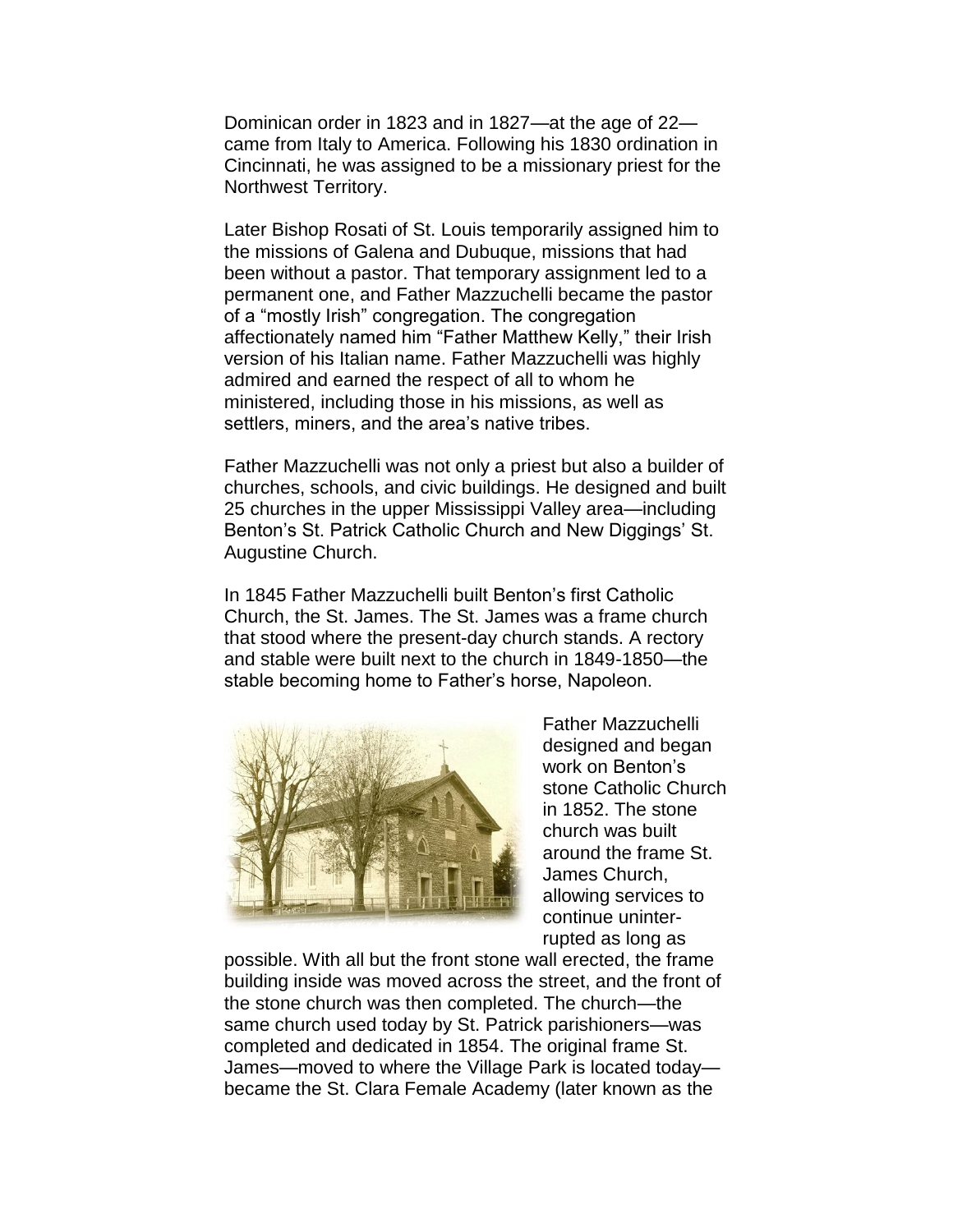Benton Female Academy). The building was altered to include the front addition of a veranda; tall, white pillars; and the gold inscription "St. Clara Female Academy" stately displayed in large letters across the top. Additional acres of land were purchased for the academy, and the school was ultimately surrounded by large shade trees and gardens, with a grapevine arbor in front.



Girls enrolled in the academy took courses in religious study, science, history, English, French, Italian, music and—as stated in the catalogue—"every study suitable to their sex." Father Mazzuchelli was an ardent believer in the study of science and had a modern, complete lab that rivaled those of the finest schools—a lab for which he purchased physics and astronomy equipment from New York. Students of the academy were taught by Father Mazzuchelli, the Dominican Sisters, and by lay assistants from Galena. Phoebe Tierney, who arrived in Benton in 1848, was among the first students attending St. Clara. Before her marriage to James Kearns in 1864, she taught for a short time at the academy. It is conceivable that other girls, who upon completion of their studies, might have taught at St. Clara's, as well.

With an increasing number of additional students, Father Mazzuchelli planned a new school and convent. Work began on a three-story limestone structure surrounding the wooden school. The addition was only about half completed when, on February 23, 1864, Father Mazzuchelli died of pneumonia. Shortly after his death, St. Clara Academy was relocated to Sinsinawa Mound, 12-13 miles away on Cty. Rd. Z between Hazel Green and Dubuque. The convent of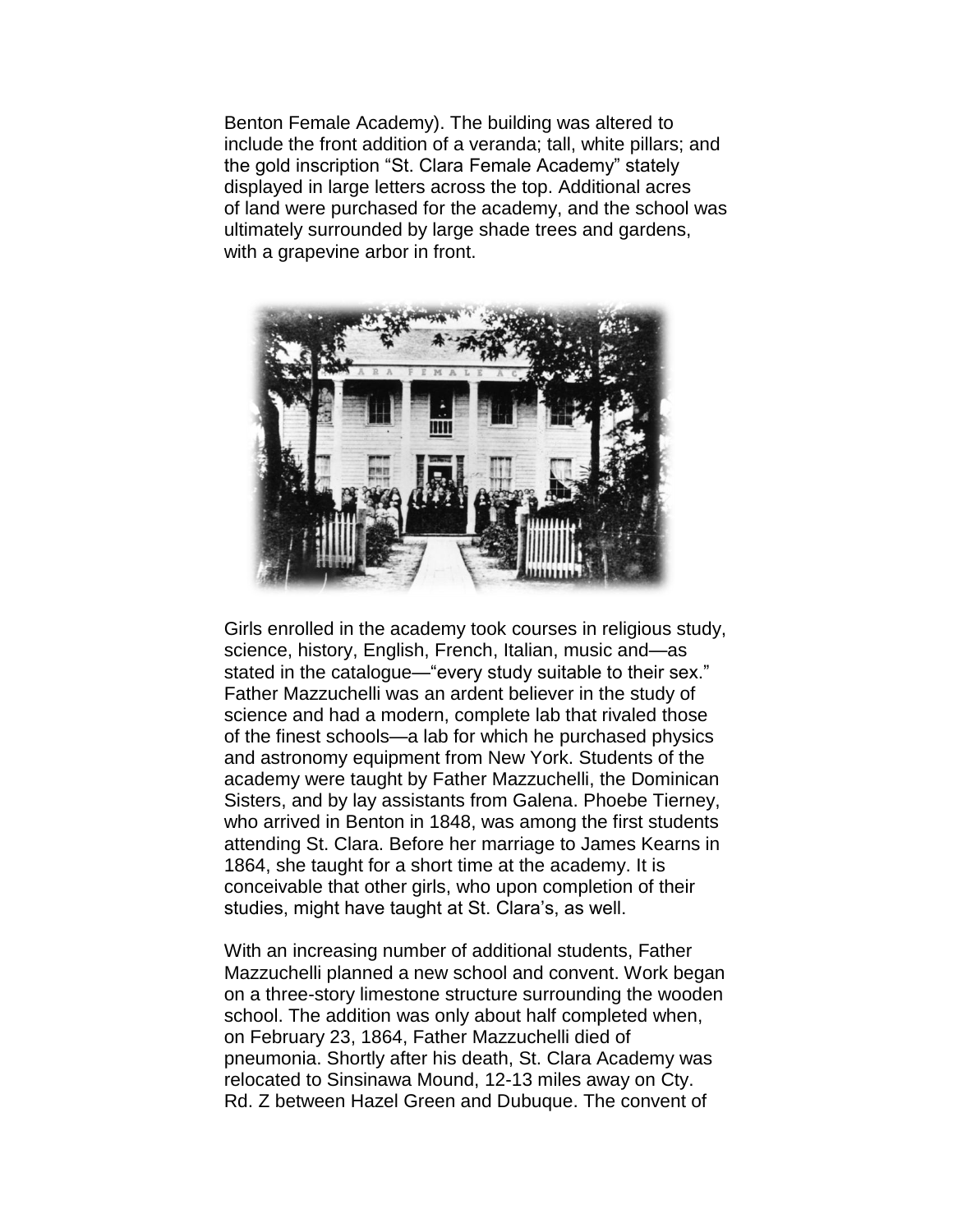the old academy in Benton was used as a mission home until it was destroyed by fire in 1896. The land on which the academy and convent stood was sold to the village and subsequently became the Village Park.

Father Mazzuchelli's limestone church is the same church parishioners worship in today, many of them descendants of the church's original parishioners. The exterior of St. Patrick Catholic Church remained unaltered until 1922, when a



generous donation by George Grotkin helped to build the current entrance and belfry.

In 1969 the interior of the church was redecorated and a new front altar was added. The restoration company for the project was the Murphy Company of Dubuque, Iowa. Father DeRocher was St. Patrick's parish priest at that time. John C, Kaiser Restoration of Dubuque completed a subsequent renovation in 2001, when Father Cy Weisensel was parish priest. The renovation was very extensive and included painting and trim work; replacing the old, damaged wainscoting; refinishing all the pews; and installing airconditioning, fans, and four new furnaces.

Like its churches, St. Patrick rectories are also filled with history. The earliest rectory was built in 1849. The original rectory served Father Mazzuchelli and was subsequently replaced by a larger one. At that time, the small, frame rectory was moved to a location on Bean Street and became home to a number of families throughout the years. In 1989 George and Joanne Pickett spearheaded a drive to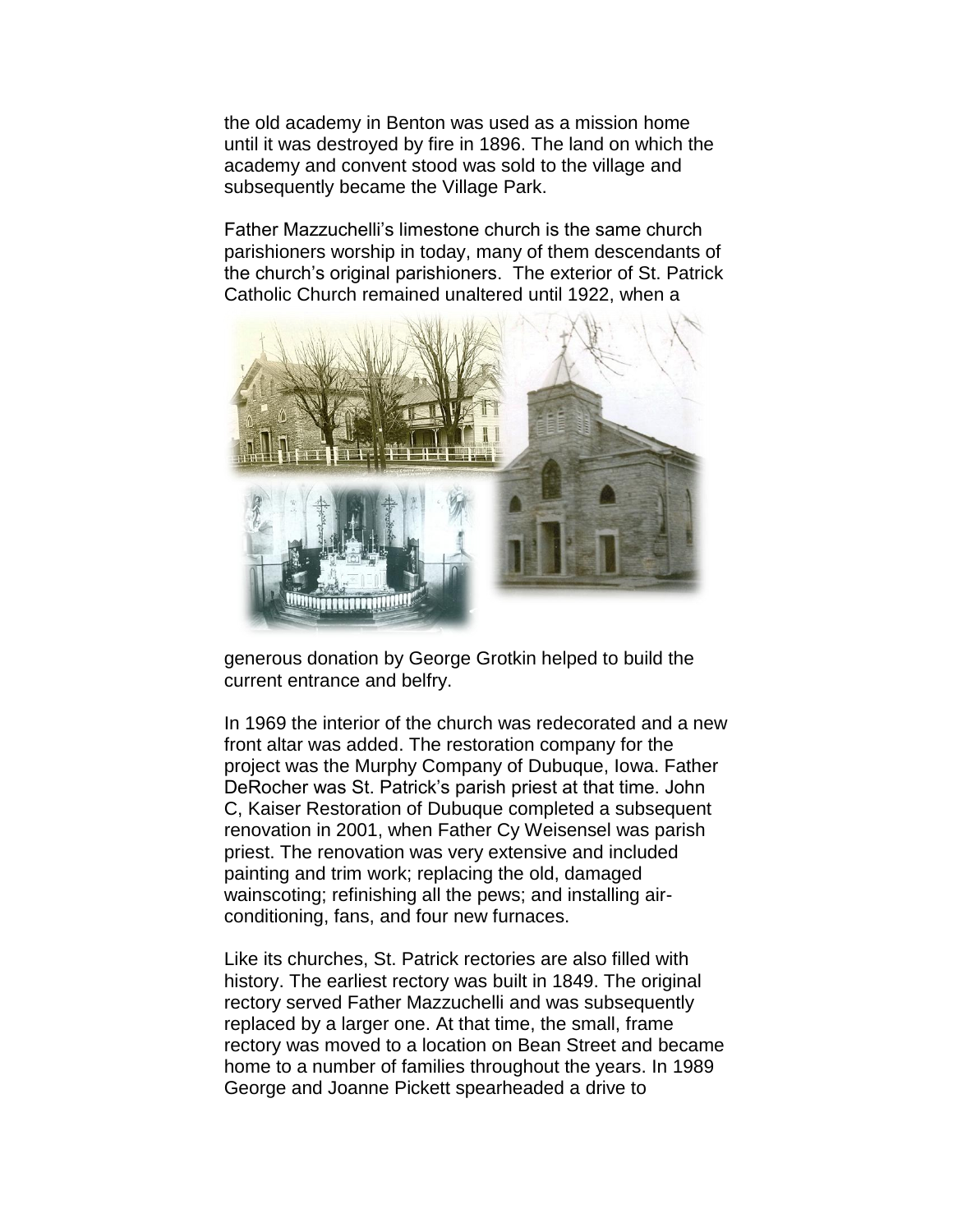purchase the building, remove the section that had been added to the original structure, and move the rectory back to



St. Patrick Church grounds. The original rectory was restored and is now preserved as the Mazzuchelli Rectory Museum.

The parish's second church rectory was a large two-story building with an upper and lower porch extending the full length of the parish house. This rectory, in use until 1911 or



1912, was moved a short distance away on Cty. Rd. J South. It became the private residence of several families and was ultimately destroyed by fire

on New Year's Eve of 1962. The current rectory, built in 1912, is the third parish house built for the church.

Many priests have faithfully served St. Patrick Catholic Church since Father Mazzuchelli. Today's shortage of priests,



however, has resulted in changes in the way many churches are currently served. Some Catholic churches must now be "linked"—a term used when two neighboring parishes are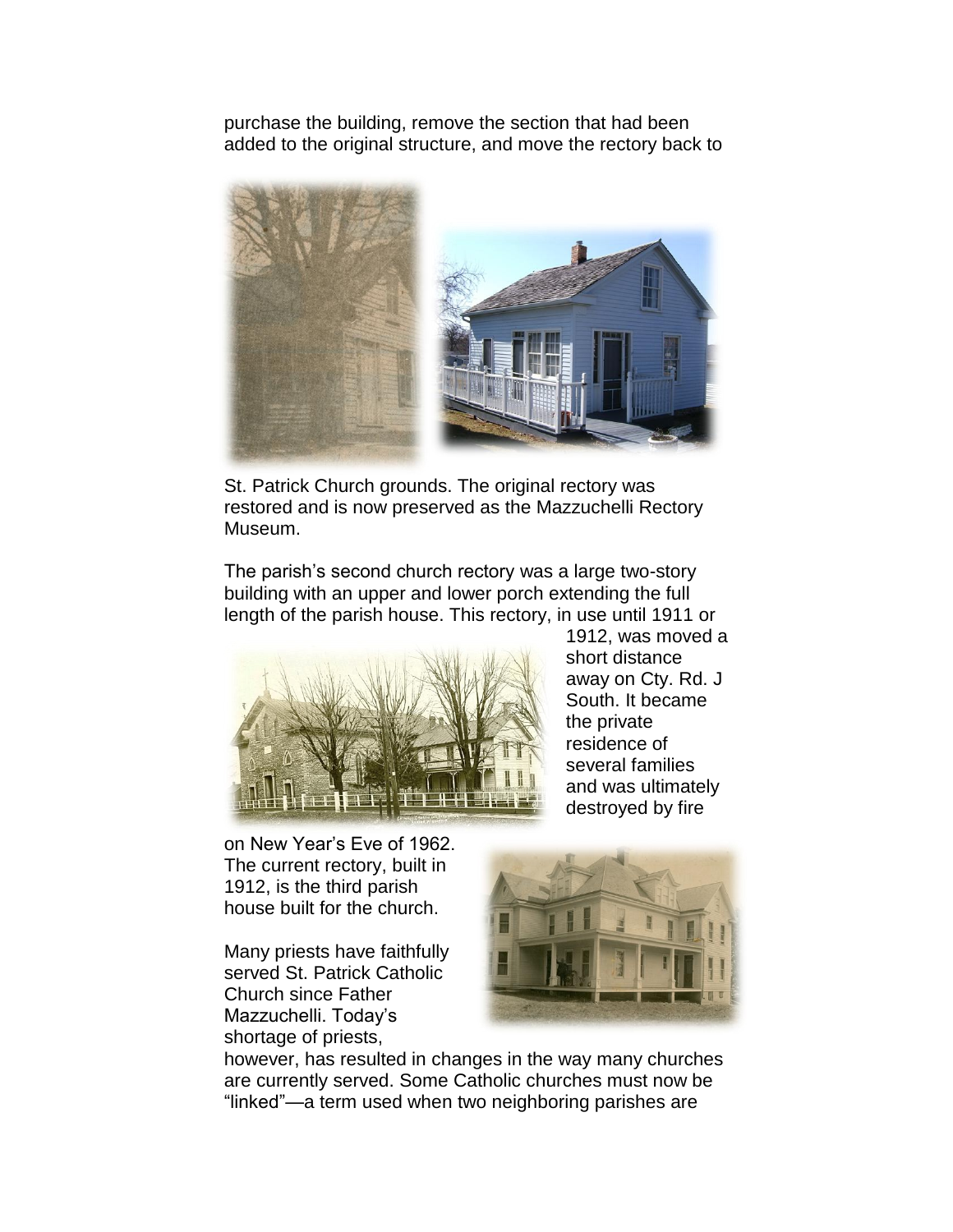served by one priest. St. Patrick's is now linked with Cuba City's St. Rose Church, with Father Flanagan serving both parishes. Father Lenars was St. Patrick's last full-time parish priest.

> (Sources include: "St. Patrick Catholic Church Directory, circa 1972;" *Always on Call: Samuel Mazzuchelli of the Order of Preachers;* various copies of vertical-file documents; documents from Swindler's Ridge Museum; articles reprinted in the *Benton Advocate 100th Anniversary Edition*; and information supplied by members of St. Patrick Catholic Church. Winter night photo courtesy of Dave Driscoll. St. Clara Academy photo courtesy of Sinsinawa Dominican Archives.)

## *United Methodist Church (Originally the Methodist Episcopal Church)*

The Methodist religion was originally founded in 1729 in Oxford, England, by a group of University of Oxford students who routinely assembled for worship and study. Among that group was preacher of social consciousness, John Wesley, considered to be the founder of Methodism. Known initially as the "Holy Club," they were subsequently referred to as "Methodists," a name given as the result of the "methodical" manner in which they performed their church practices and religious obligations. Immigrants from England and Ireland ultimately brought the religion to New York, Philadelphia, and Maryland in 1766. Missionaries and new immigrants carried the movement to other locations in the country.

Methodism was particularly suited to the ways of the early pioneers in wilderness regions of the United States. During those years, circuit riders were, oftentimes, the only link a pioneer settlement had with the outside world. Circuit riders performed marriages, baptisms, and funerals, many of which had to be postponed until the rider came back around the circuit again. Methodist congregations were born out of the pioneer resilience of that time.

Benton's early Methodists had come from England to mine and later to farm. They organized the first "Benton Methodist Class" and became part of the Council Hill circuit in 1844. That group was later transferred to the Hazel Green and Providence circuit; however, in 1859 the Benton circuit was created, with Enoch Tasker being appointed its first pastor.

Early Methodist services were not conducted by a minister but by local "preachers"—ordinary men (and sometimes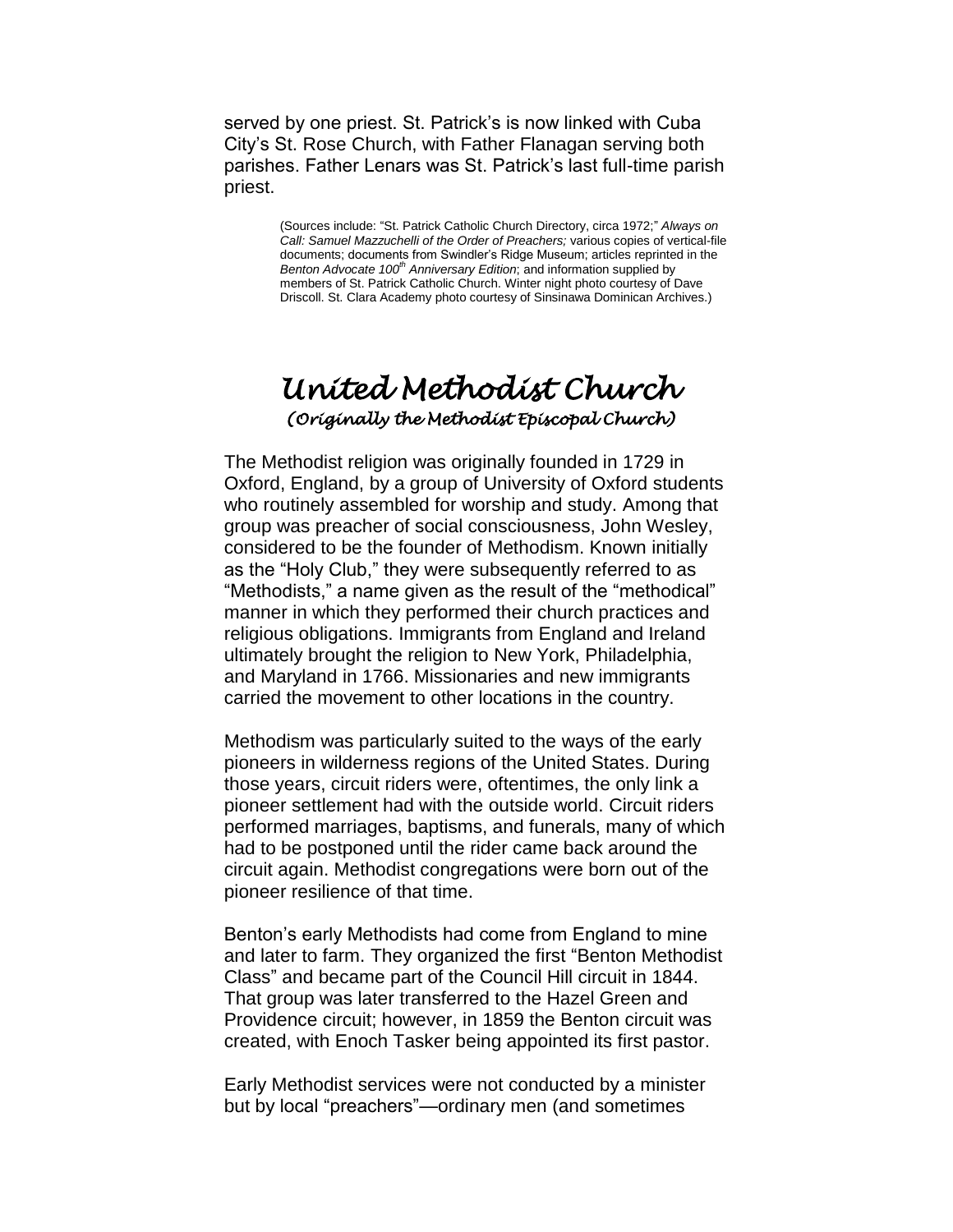women) of the area who, although not trained in ministry, had deep spiritual convictions and were able to inspire others through their religious zeal.

Because early records of Benton's Methodist Church are somewhat fragmented in nature, church historians have held to the arbitrary convention that the church's origin would be dated from the earliest record showing documented payments for the construction of an organized church. Consequently, the date of origin is recorded as August 5, 1848, when the church purchased the Baptist Meeting House for their services. By 1847 or 1848, the Baptist congregation in Benton had decreased considerably, and

they no longer had a need for their meeting house. The meeting house, which stood where the present church stands, was purchased by the Methodists and



modified to become the congregation's first formal church building. The alterations to the building cost \$27.25 and were paid by William H. Calvert, one of the organizers of the church. It is this documented financial transaction that was used to date the origin of the Methodist Episcopal Church.

The first church had two doors in the front; one entrance was used exclusively by the females and the other used only by males. Once inside, the men sat on one side of the aisle, and the women sat on the other. Records indicate that a cemetery was begun behind the church in 1863. Burials prior to that period were made in Providence, a small enclave located in the country between Benton and Hazel Green on what is now Jefferson Road.

The first church served the congregation for 35 years, and in 1883, the building was moved across the street and used as a private residence. It was later moved to the corner of Galena and Frontier streets and has been home to several Benton families since that time.

Beginning in 1880, church members started raising funds to build a new church, and in 1883 subscriptions totaling \$2,075.30 were used to begin construction of the present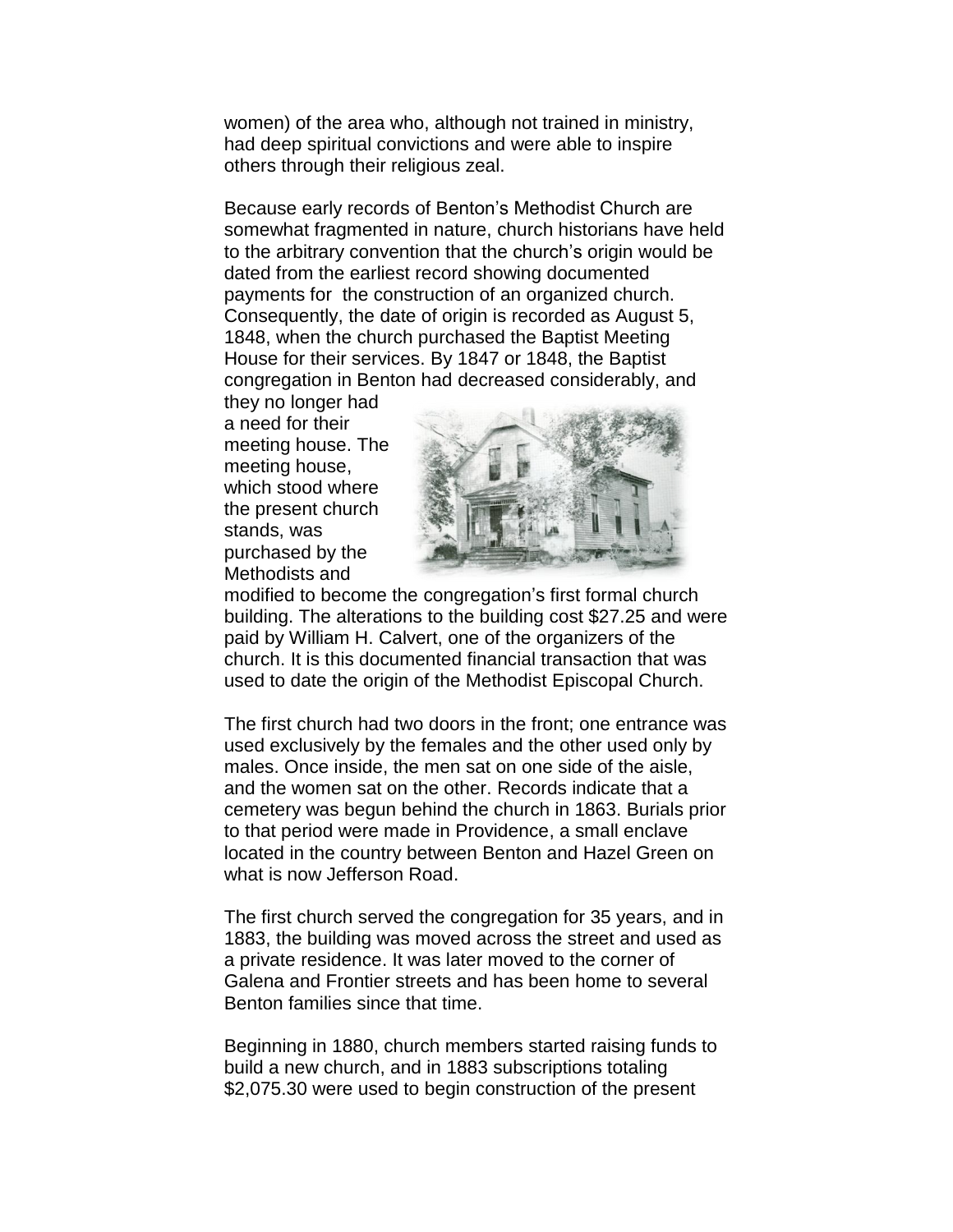Methodist Church. Other fundraising efforts at that time included a "pink tea" and an accompanying program presented by Emma Winder and Carrie Calvert, as well as the collection of 10¢ per person to pay for the church's shingles. Names of those contributing to the shingle project were recorded and—along with a poem written by Esther Calvert and James Murphy—were sealed in a bottle and buried in the church's masonry. The bell for the new church was purchased from the Baltimore Bell Foundry at a cost of \$105.56. Dedication services for the newly constructed Methodist Episcopal Church took place on October 8, 1883. Sometime during that year, the Ladies' Sewing Society was formed, helping to raise funds for the church through sewing and quilting projects. (The Ladies' Sewing Society went through several name changes throughout the history of the church, including the Guild, the Ladies' Aid Society, the Women's Society of Christian Service, and the United Methodist Women.)

When the Methodist Episcopal Church was built in 1883, it included only what is the present-day sanctuary. High wainscoting covered the walls, and the ceiling held two chandeliers for kerosene lamps. There was a double row of pews down the center of the church, with a single row of pews on each side. Two wood-burning stoves furnished much-needed heat in the winter and were stoked by wood from large wood boxes behind each stove. The windows on the exterior of the church were originally flanked by long, gray shutters.

In 1898 (although one history shows 1889 instead), interior renovations were made, and a parlor and kitchen were added to the church. Matt Murphy, son of the first permanent settler in Benton and donor for the building of the Lafayette



County Courthouse, gave \$500 for the church's renovations; the Ladies' Sewing Society also made a \$500 donation.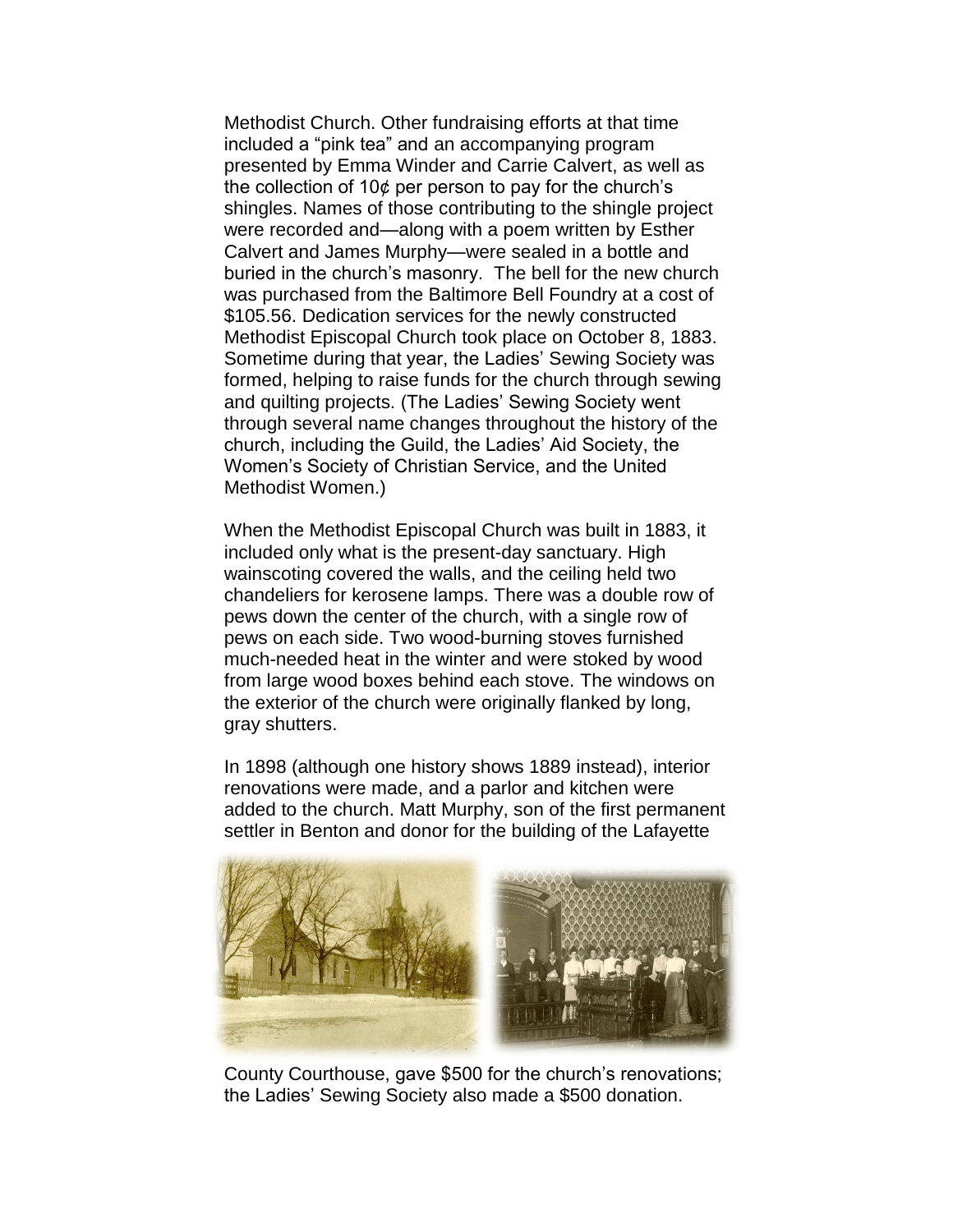**Additional** renovations totaling \$2,500 were made in 1906 when the entrance was changed to its present location, and a new belfry and bell were installed. A new altar rail, new pews,



and the installation of carpeting were also part of the renovation, as was the addition of the church's first furnace. The stained-glass windows in the church were gifts donated by families of the congregation and honor founders and early leaders of the church. Ten years later, in 1916, the present pipe organ was purchased at a cost of \$2,600.

The fifteen years from 1907 to 1922 were part of what some refer to as the church's "Golden Era." The congregation had grown substantially between those years, due in large part to the prosperity of the mining industry in the area. Two worship services were held each Sunday, both being "well attended" and, oftentimes, requiring that the parlor be used to seat additional members of the congregation. The church's choir (originally organized in 1871) and the church's Sunday School memberships were quite large at that time; additional prayer and class meetings were attended regularly by church members; and organizations such as the Ladies' Sewing Society, the Epworth League, and the Junior League were all flourishing. Spanning part of that time period, too, was World War I, and 23 members of the Methodist Episcopal Church, both men and women, served their country in the armed forces—all returning home safely.

The Methodist Church itself had remained much the same from its 1906 building renovations until a major renovation was completed in 1992. Between those years, there were several minor repairs and normal upkeep and maintenance of the building, including re-lettering the names on the stained-glass windows in 1971. Following an October 1961 vote, the old parsonage was sold and a new one built next to the church. A major renovation and construction project took place in 1992 through the generosity of a large bequest by Peter Allen, a former Benton resident and member of the